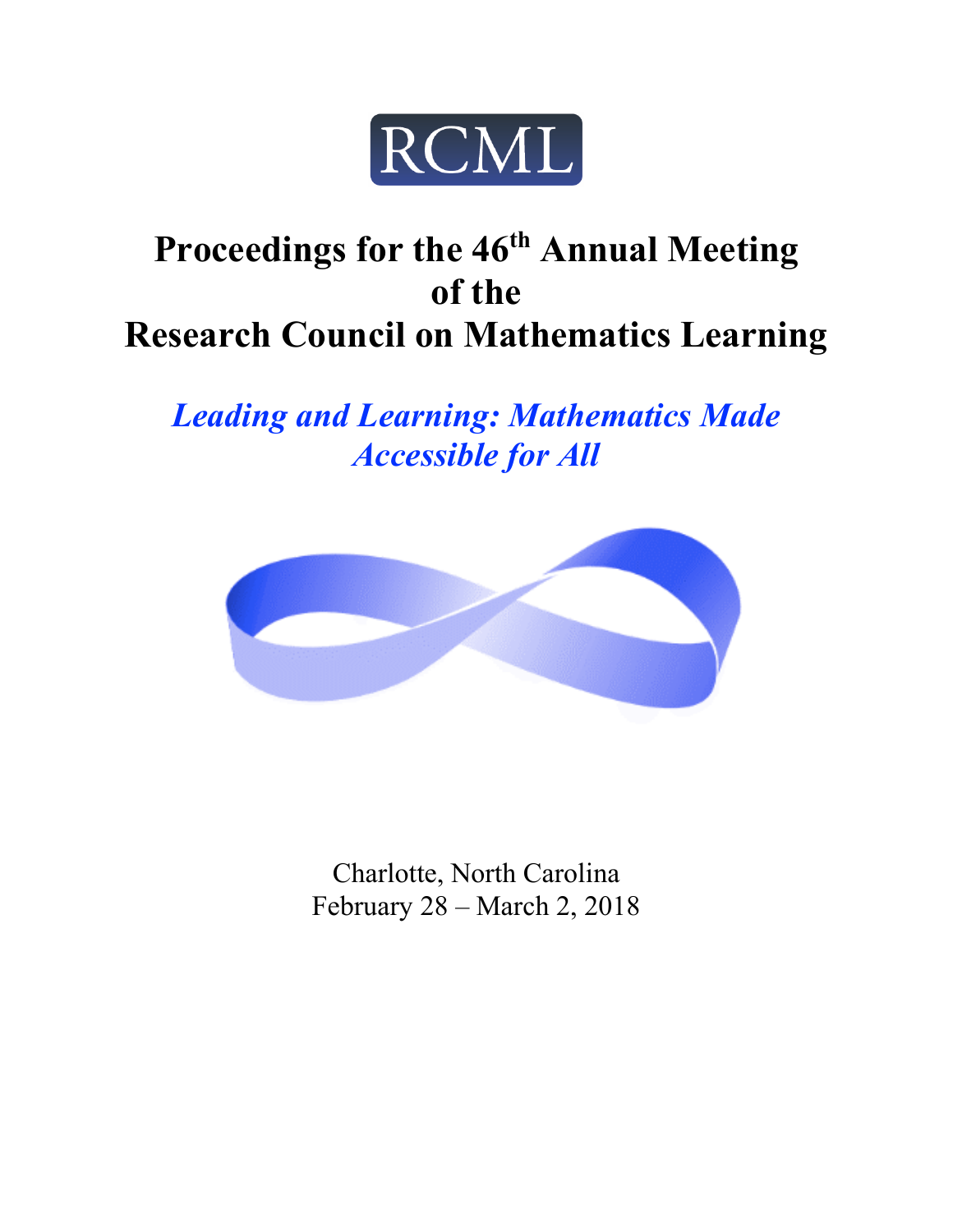# **WHERE'D THEY GO? SUSTAINING AND GROWING INTEREST IN MATHEMATICS TEACHING**

Keith E. Hubbard Lesa L. Beverly Stephen F. Austin State University ktuttle3@uwyo.edu

Stephen F. Austin State University beverlyll@sfasu.edu

Chrissy J. Cross Stephen F. Austin State University crossc1@sfasu.edu

Jonathan L. Mitchell Stephen F. Austin State University mitchelljonat@sfasu.edu

*Recruiting and retaining qualified mathematics teachers are well-documented challenges. Our research objective was to examine factors that influence mathematics teaching majors to change academic direction. We utilized a sequential explanatory mixed methods protocol to identify key attrition points for mathematics teaching majors and better understand the differences in motivations between those who leave and those who persist. Particular attention is given to mentoring and support networks, barriers to persistence, and the timeline by which students matriculate and exit the program. One group within the population had a drastically higher success rate, and their motives are examined.*

#### **Related Literature**

While the demand for professionals in mathematics and the sciences continues to rise, the supply of quality mathematics and science teachers has languished (National Academy, 2010; Watt, Richardson, & Pietsch, 2007). This puts significant pressure on K-12 administrators to recruit and retain mathematics and science teachers with content knowledge and efficacy to instill both expertise and interest into the next generation (National Research Council, 2011; National Academy, 2010). In 2000, the Texas Center for Educational Research released a study quantifying the costs of teacher turnover to the state at somewhere between \$300 million and \$2.1 billion. Other results corroborate the tremendous costs of teacher attrition and call for in depth study of teacher attrition and its causes (Watlington, Guglielmino, & Flesher, 2010).

A nationwide decrease in undergraduate students who earn educator certification or major in education since 1970 (Marketwatch, 2018) has occurred and mirrors the consistent annual increase in teachers who leave education (Sutcher, Darling-Hammond, & Carver-Thomas, 2016). They attribute this to financial factors, but Betancourt (2018) adds concerns about hyperaccountability and federal and state political rhetoric among other causes. Hong, Greene, Roberson, Francis, and Keenan (2018) state that pre-service teachers need opportunities to explore career choices and receive feedback from people they trust in order to be able to persist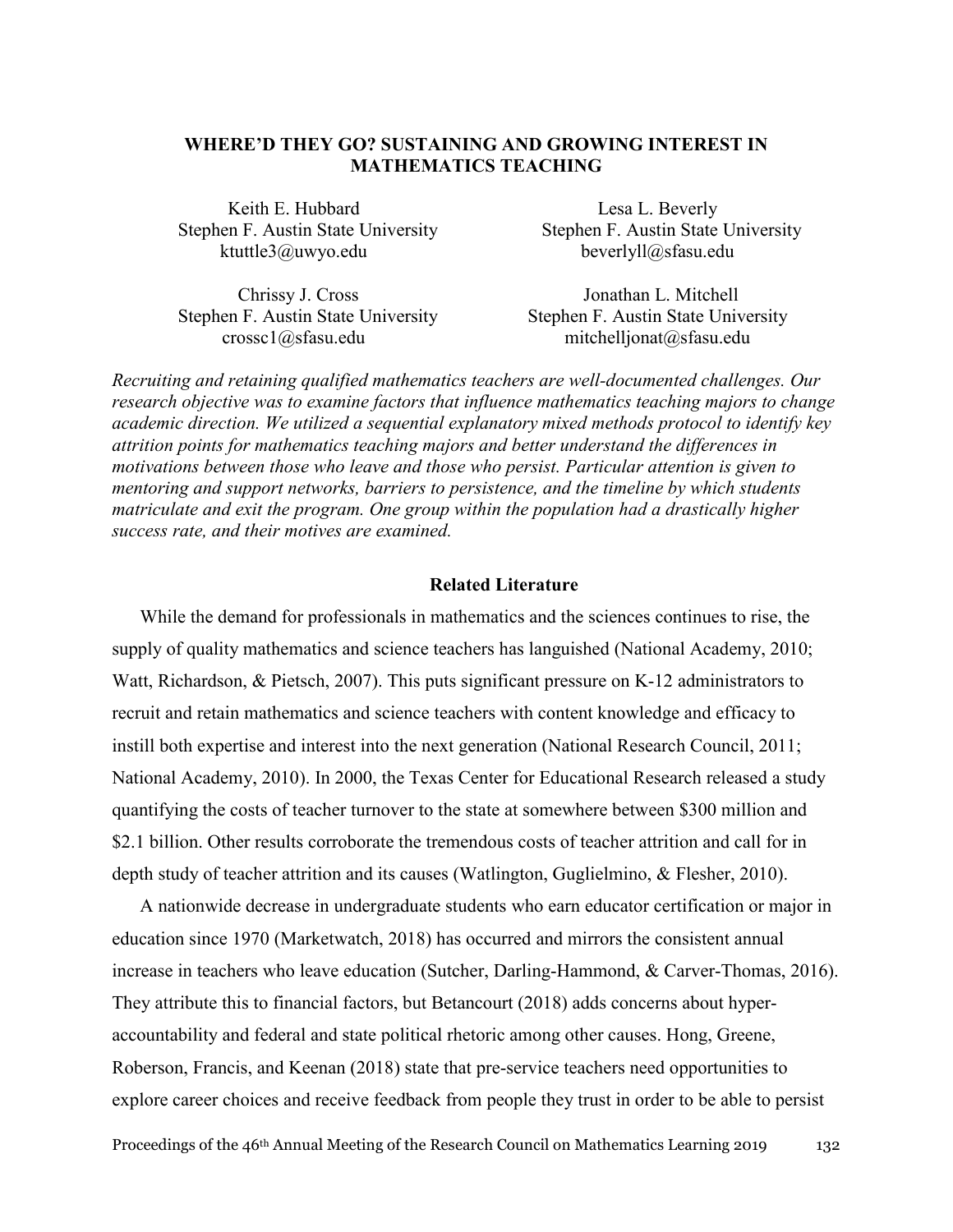to graduation. Research findings from Darling-Hammond (2010) identify key components of successful educator preparation programs including induction and retention. There is limited research focused specifically on how all of these factors impact pre-service STEM teacher attrition at the undergraduate level. Our research is an effort to fill that gap. This study examines the research question, what factors influence undergraduates pursuing mathematics teacher certification to change majors, not certify, or choose other certification pathways?

## **Context**

Stephen F. Austin State University (SFA) is a rural comprehensive university with an annual enrollment of roughly 13,000, 50% reporting being the first in their family to graduate from college. Undergraduate mathematics teacher certification at SFA entails a major in mathematics taught exclusively by the Department of Mathematics and Statistics, then eight additional courses in an Education Preparation Program (EPP) taught exclusively by the College of Education. The EPP consists of six courses leading up to student teaching and a student teaching experience with a university assigned field supervisor and a secondary cooperating teacher.

The T4 program, formally Talented Teachers in Training for Texas, is a National Science Foundation program sponsored (NSF 1136416, NSF 1556983) through the Robert Noyce Scholarship initiative. Its purposes are: first, to create experiences through which university STEM majors can examine careers in high school teaching through early intensive field experience (Hubbard, Embry-Jenlink, & Beverly, 2015). Second, to target aspiring STEM teachers for authentic engagement in a community of practice with a structured mentoring network (including experienced classroom teachers, aspiring STEM teachers, STEM and education university faculty, and public school administrators) for two years before graduation and three years after entry into the teaching profession. Third, to longitudinally examine prospective STEM teachers for the purpose of identifying most effective practices in long-term STEM teacher training and retention. T4 Scholars are chosen based on GPA, professor recommendations, and essay and interview responses. They receive scholarships over the duration of the program and commit to regular participation in the mentoring network community. They participate in bi-weekly meetings with mentors and other T4 scholars to discuss a variety of STEM specific instructional, curricular, and classroom management issues. They also attend discipline specific conferences, meet regularly with education faculty and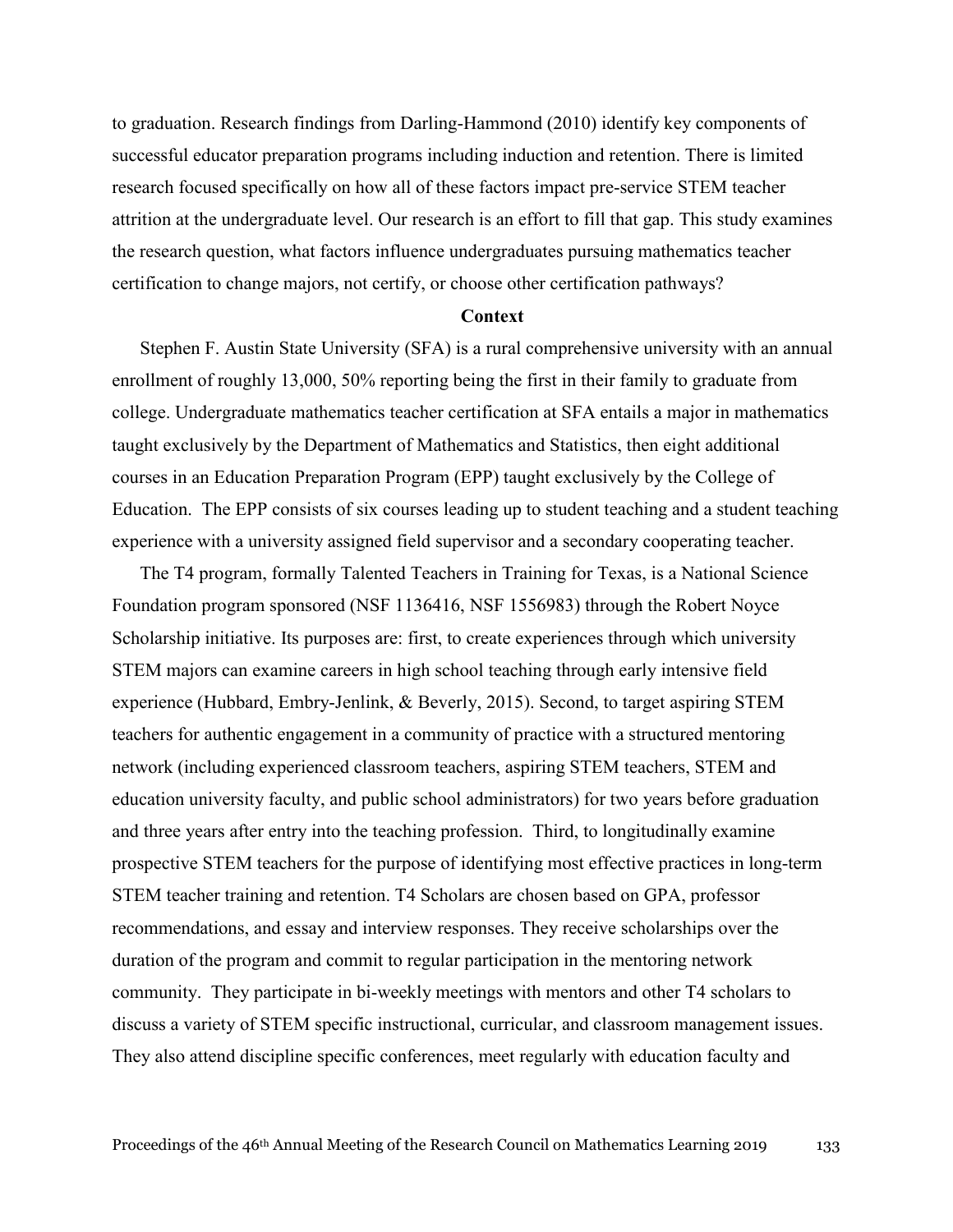STEM faculty mentors, and participate in other team building events with fellow T4 scholars and graduates who are current STEM teachers in public schools.

#### **Methodology**

In order to answer our research question, we chose a sequential explanatory mixed methods design. This allowed us to begin by examining the quantitative data available for the mathematics majors at SFA, and then move on to a deeper, qualitative analysis of data to "explore the participants views in more depth" (Ivankova, Creswell, & Stick, 2006, p.9).

In the initial analysis, we examined transcripts for all mathematics majors since 2007 who had at some point identified secondary education as a minor or emphasis. For these 216 students, we tracked graduation rates, secondary education courses taken, and majors and minors declared or completed. These data were analyzed to identify descriptive statistics for graduation, certification, and attrition points from mathematics teaching.

To more deeply understand why mathematics majors persist to certification or change course, we then conducted semi-structured interviews with a purposive sample of eleven mathematics majors based upon attrition and graduation categories in the quantitative data analysis. Each person was chosen to represent a group identified in the quantitative analysis. Three interviewees had continued on track toward graduation in mathematics with a certification in secondary education. Three interviewees had changed their major away from mathematics. Five interviewees had continued in mathematics while moving away from teaching. Within this group of five, one had already certified alternatively, one plans to certify alternatively, two are considering, while one has no plans to certify. Interviewees were selected in order of most recent attendance at the university, employing the assumptions that these students might be most representative of current curriculum and perspectives, and also would be most likely to respond. If a student or former student declined to be interviewed or did not reply to three attempted contacts, another student was sought using the same process.

Interviews were recorded, transcribed, and independently coded by the researchers to identify common themes through open coding and the constant comparative method of data analysis (Glaser & Strauss, 1967). Interviewers also took notes during the interview, which were digitized and compared to the open coding to improve fidelity of analysis.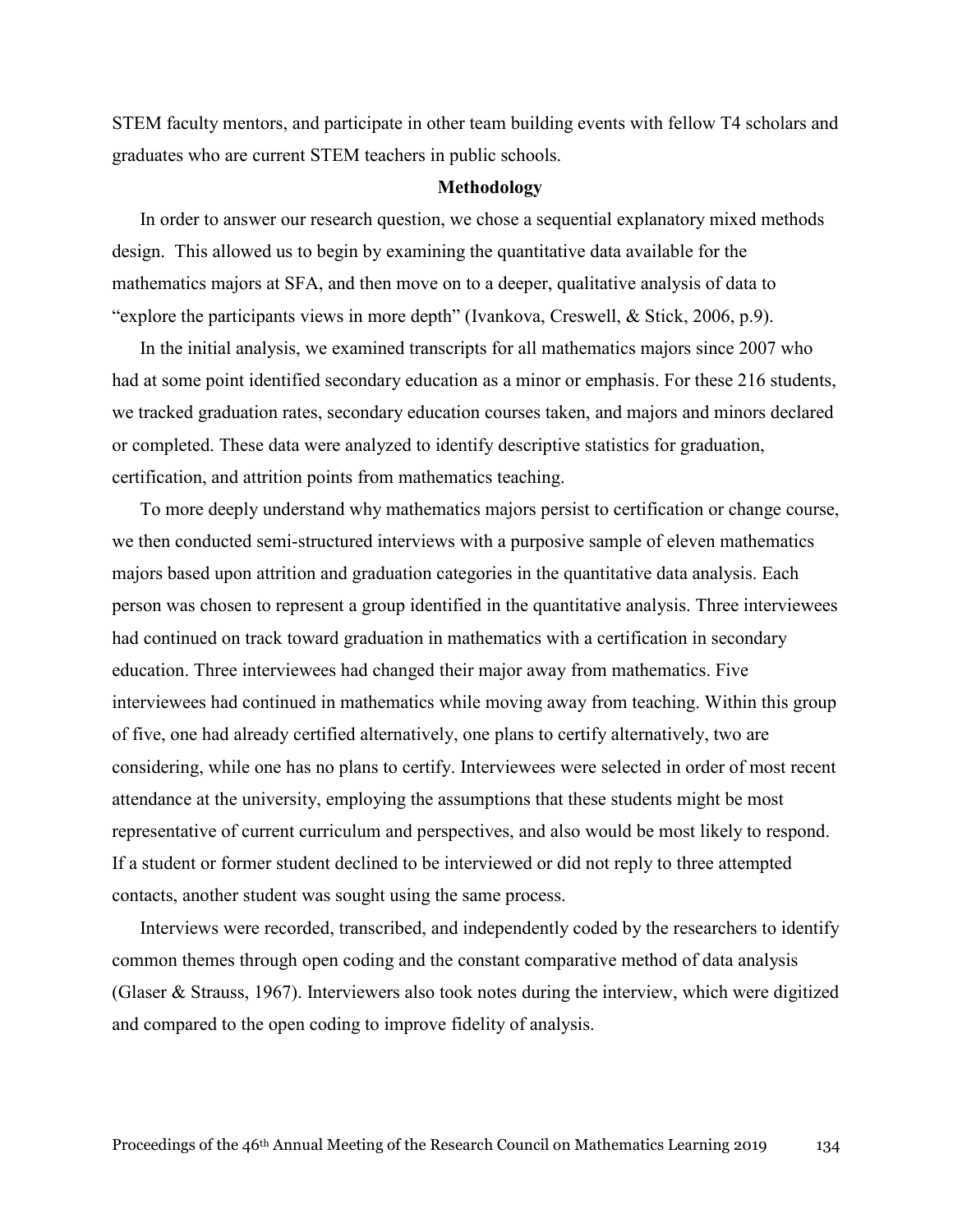## **Data Analysis**

Since 2007, SFA has had 216 mathematics majors formally declare an intention to pursue secondary teaching certification through an undergraduate certification program. Of those, 52 were still pursuing an undergraduate degree at the university. We restricted our statistical analysis to the remaining 164 students no longer enrolled as undergraduates.

Since 2012, T4 has selected 29 mathematics students for targeted support. Of these, 12 were still enrolled in undergraduate coursework, meaning that the 164 former students may be disaggregated as 17 T4 students and 147 non-T4 math teaching majors who have graduated or left the university.

Table 1

|                        | Math Grad,       |                         | Math Grad, Graduate, Not | Left.     | Total           |
|------------------------|------------------|-------------------------|--------------------------|-----------|-----------------|
|                        | <b>Certified</b> | <b>No Certification</b> | in Math                  | No Degree | <b>Students</b> |
| T4 students            | 100%             | 0%                      | $0\%$                    | 0%        | 17              |
| <b>Non-T4</b> students | $7\%$            | 15%                     | 22%                      | 46%       | 147             |

*Attrition and Graduation Categories in Quantitative Data*

Of the 147 non-T4 students, 67 left without graduating (46%), 33 graduated but not in mathematics (22%), 22 graduated in mathematics but without secondary education (15%), and only 25 graduated with a mathematics major and secondary education minor (17%). Of the 17 T4 students, 100% graduated with a mathematics major and secondary education minor. Table 2

| # of Students | # of Courses |
|---------------|--------------|
| O             | 7 courses    |
|               | 6 courses    |
| 0             | 5 courses    |
| 4             | 4 courses    |
| $\mathfrak b$ | 3 courses    |
| 43            | 2 courses    |
| 30            | 1 course     |
| 33            | 0 courses    |

*Number of Students and EPP Courses taken Before Discontinuance*

Attrition from the secondary education program might appear most readily addressable from a STEM teacher pipeline perspective. While mathematics courses make up over half of the most failed courses at our university, the education courses required for certification all have success rates above 90%. Hence, we set out to pinpoint precisely where attrition from the secondary education program occurred. The certification program requires eight courses, with the last two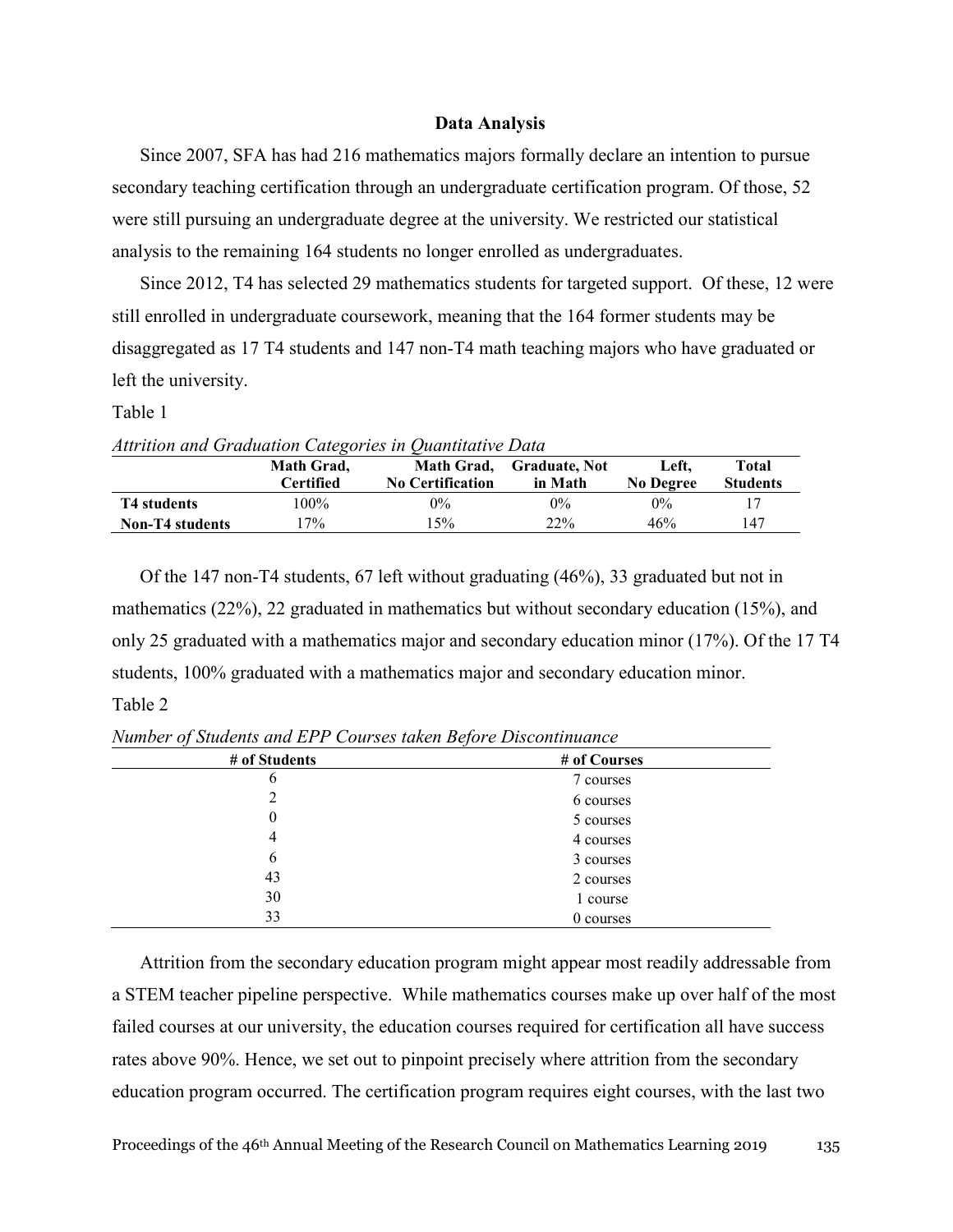courses constituting the student teaching experience. As Table 2 indicates, 85% of those who discontinue the secondary education program do so within the first two courses of the EPP program. Our quantitative analysis led us to examine the differences in experiences between students who persisted to certification, students who persisted only in mathematics, and students who left mathematics as shown in Table 1.

All three of the interviewees who had originally chosen mathematics as a major and switched to a different degree mentioned that someone in their ultimate degree field encouraged or recruited them to the program in which they are currently on track to graduate. One specifically said of the faculty and peers in her new program, "these are my people."

The interests of mathematics majors who moved away from a teaching minor were diverse. The first changed his minor to animal science and ended up pursuing a master's degree in pure mathematics. Although his parents (both teachers) actively discouraged him from becoming a teacher, it was actually his experience with substitute teaching that led him away from teaching. The second simply decided to graduate then certify alternatively to teach. This student indicated receiving no active encouragement or support regarding teaching from faculty or mentors and reported that her father had actively discouraged the career. The third switched her minor to Accounting. She indicated concern about the ability to procure a job in mathematics teaching. While she pointed to several faculty encouraging her in mathematics, she reported no such encouragement toward teaching. On the contrary, she had several accountants actively encouraging her into a career in accounting. Teaching was now her "backup plan." The fourth interviewee indicated that her GPA precluded her from entrance into the EPP. The fifth interviewee mentioned timely graduation as an impediment to continuing with teacher certification. Listing no mathematics or education mentors, he indicated that he had a dance teacher who had encouraged him to pursue alternative certification if he ever decided to teach. He considers mathematics teaching "still an option."

Interviewing those students who had persisted in both mathematics and EPP, the first encountered many hurdles from failing coursework to issues with being allowed to student teach. He was a T4 Scholar, however, and indicated that faculty mentorship was "huge," The second interviewee, also a T4 Scholar, indicated that failing Calculus was a major inhibitor toward continuing. However, he indicated that although he received no direction from his parents, being a first-generation college student, his peers were very supportive; T4 professional mentors were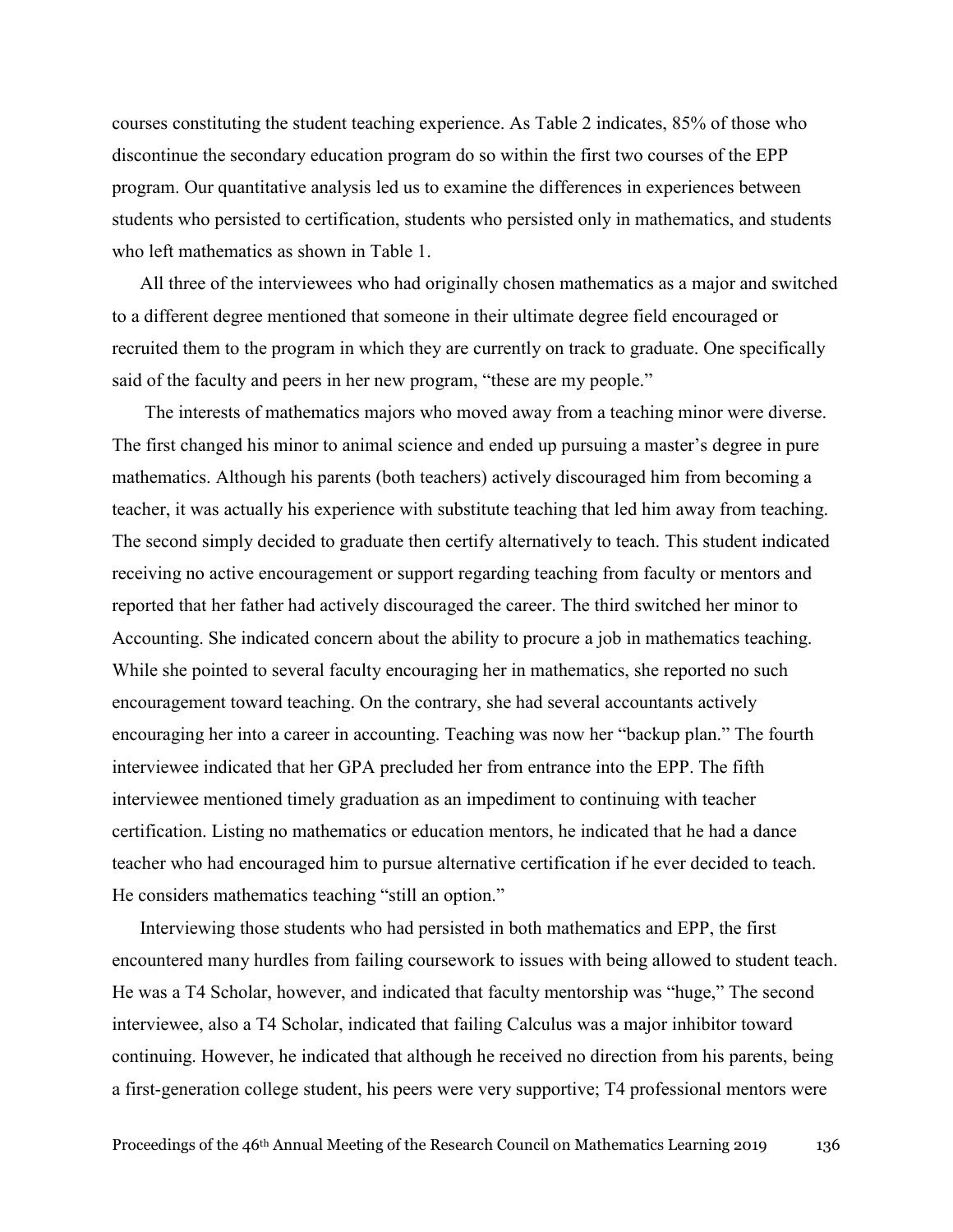supportive; and "faculty had the largest effect." The final interviewee was a successful mathematics teaching student who was not involved with T4. He reported encouragement but no academic direction from his parents, but an excellent group of peers who were also interested in mathematics teaching. He also listed former mathematics teachers and faculty with whom he has continuing relationships. He said, "I love the entire math department … it made everything worthwhile."

## **Findings**

A number of themes were illuminated through the participant interviews. The most commonly identified theme from these interviews, as evident in Table 3, is that students respond to mentorship and encouragement, both positively and negatively. This is true of faculty, family, peers and professionals outside the profession. The research findings of Hong, et. al. (2018) also highlight the influence of mentorship upon persistence and choice to teach, stating that preservice teachers "are continuously going through resynthesizing and reconfirming process" (p. 418). Thus, a mentoring network such as T4 provides a safety net for pre-service teachers within that process as they move through their undergraduate experiences.

#### Table 3

| Reasons for leaving mathematics teaching major                  | <b>Students affected</b> |
|-----------------------------------------------------------------|--------------------------|
| Lack of encouragement toward mathematics teaching               | $7$ of $8$               |
| Encouraged by someone in a different field                      | 5 of 8                   |
| Extending time to graduation/cost                               | 5 of 8                   |
| Parent actively discouraging teaching                           | $3$ of $8$               |
| Early teaching exposure was negative                            | $2$ of $8$               |
| Alternative certification seemed more efficient                 | $2$ of $8$               |
| Concerns about being able to find a job in mathematics teaching | $1$ of $8$               |
| Not meeting GPA requirements of EPP                             | $1$ of $8$               |
| Reasons for persistence in mathematics teaching major           | <b>Students affected</b> |
| Faculty mentorship and encouragement                            | $3$ of $3$               |
| Supportive peer network                                         | $3$ of $3$               |
| Faculty support during academic or system hurdles               | $2$ of $3$               |

*Summary of participant responses about reasons for leaving mathematics teaching*

A second identified theme, evident in five of the interviewees, was that additional coursework, postponed graduation, and overall cost were barriers. Several students viewed the EPP content as having limited "quantifiable value," which they indicated discouraged them from pursuing undergraduate certification.

A third identified theme is that six of the eleven indicated that they did not start college with mathematics teaching as the primary career path - they switched to it (including two of the three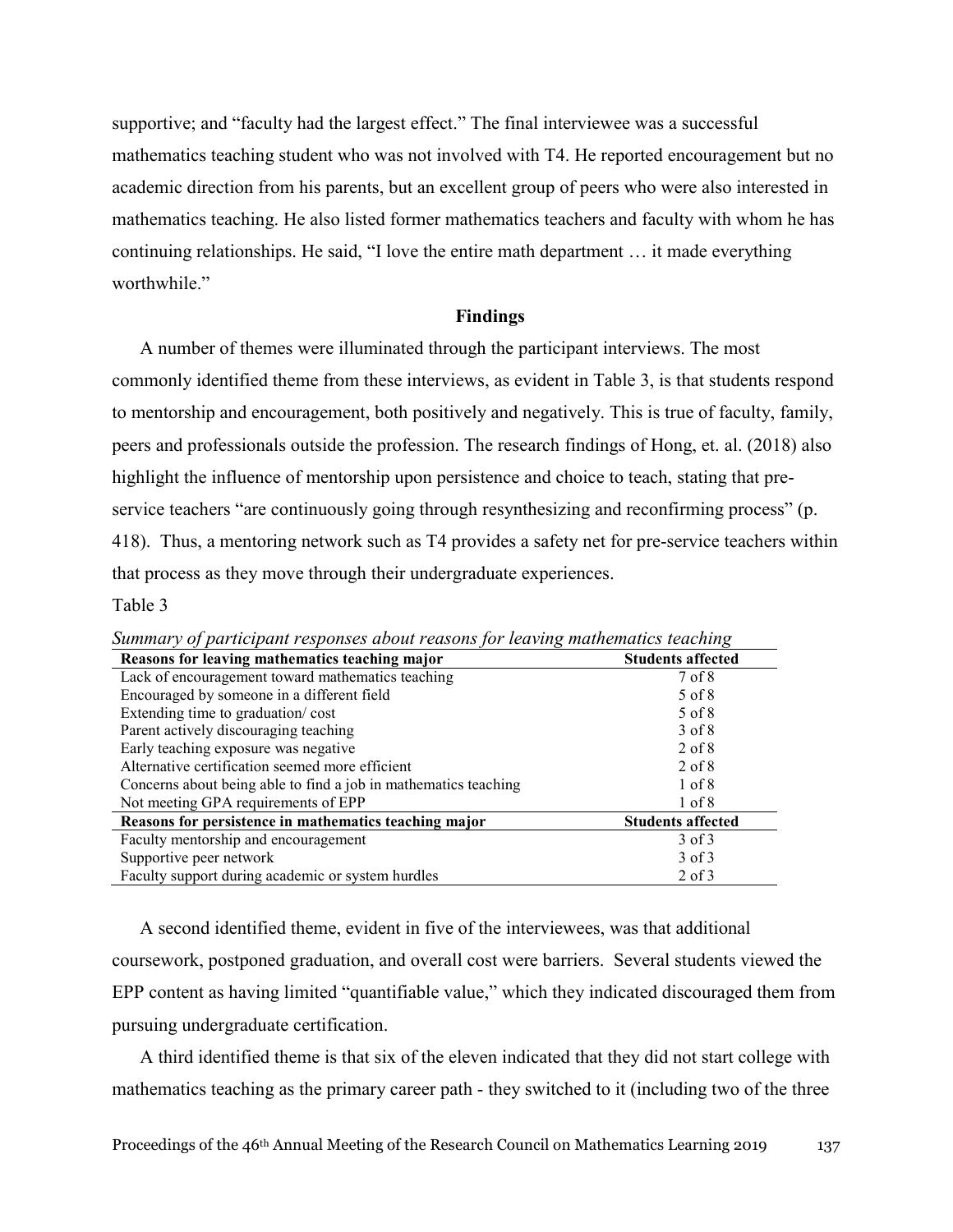successful mathematics teaching graduates). This provides a limited "window" during which a potential mathematics teaching major would be most assisted by mentorship into mathematics teaching. This is supported by quantitative findings that 85% of those leaving the eight teacher certification courses, did so within the first two courses. It mirrors the research of Hong, et. al. (2018), whose research also indicates that pre-service teachers' university experiences encourage or discourage persistence to certify and graduate.

## **Conclusion**

While examining the training and retention of mathematics teaching majors is multifaceted, it is vital that programs internally examine their majors' persistence to certification and the motivations for staying or leaving. Studies such as this allow programs to determine how their rates of attrition compare to other institutions and provide insight into how to go about supporting students most effectively.

Outside the T4 program, the traditional mathematics certification rate is 17%, while within the program it is 100%. While this program's support is financial, experiential, and interpersonal, interviews make clear the dramatic and causal effect of mentorship in academic major and career choice. Those who left the mathematics major, to a person, indicate mentorship drew them to the new discipline. Though alternative certification was frequently mentioned among those who left secondary education, the one teacher in the study who pursued this course left teaching after having a very negative experience. This is consistent with national research on teacher attrition (Ingersoll, Merrill, & May, 2014). The costs, additional time, and perceived deficiencies in the secondary education coursework, real or imagined, form a substantial barrier to certification.

The emergent themes not only provided insight into our research question, but also aligned with the research of Darling-Hammond (2012) and Hong et al. (2018), who stated that quality EPP programs emphasize positive relationships between faculty and pre-service teachers, and that EPP programs must be identifying barriers to and improving retention for pre-service teachers. Based upon our findings, we believe that universities can create and support such an environment, as evidenced by the success of the T4 program at SFA.

It is noteworthy that successful mathematics teaching graduates indicated multiple mentoring and support sources, pointing to a mentoring network rather than a single mentor that might be most effective. More research and longer time horizons are needed to more effectively model and positively affect mathematics teacher training and retention but building mentoring